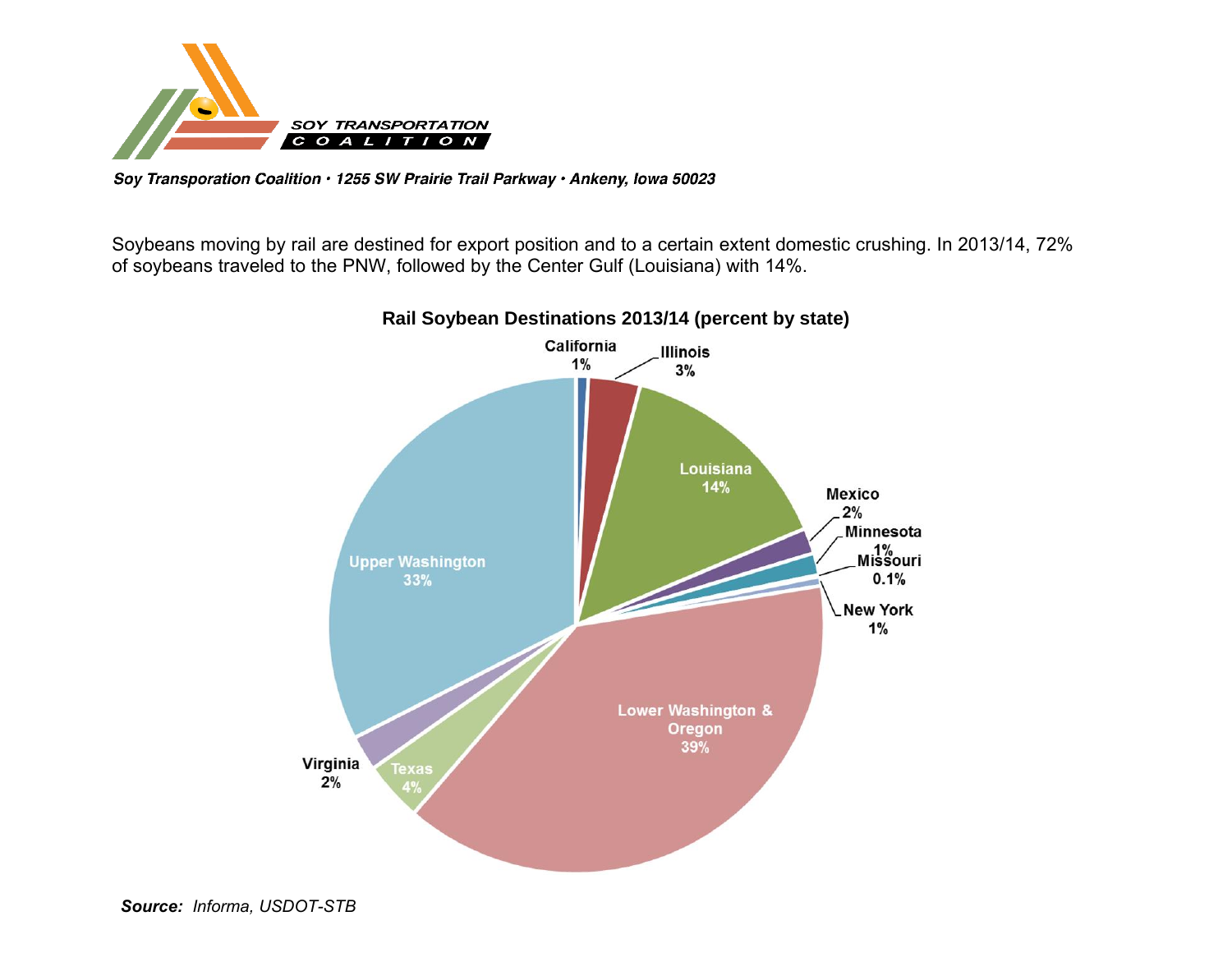## *Soybean Meal and Oil*

- Due to multiple states for soybean meal destinations, grain flow regions were used instead.
- Low volumes of soybean meal and oil move by barge.
- In 2013/14, the leading destination for soybean meal being transported by rail was to the Southeast (15%), Lower Mississippi (14%), Texas Oklahoma (14%), Pacific Northwest (13%) and Upper Mississippi (12%).
- In 2013/14, Texas was the leading destination for soybean meal with slightly almost 3 million tons followed by Illinois and Washington. The drop in feed costs has resulted in a rebound in animal numbers, which is driving soybean meal increases to the feed markets.
- In 2013/14, Illinois was the leading destination for soybean oil with over 2 million tons followed by California with nearly 1 million tons. Missouri and Texas are also over 800 thousand tons destinations.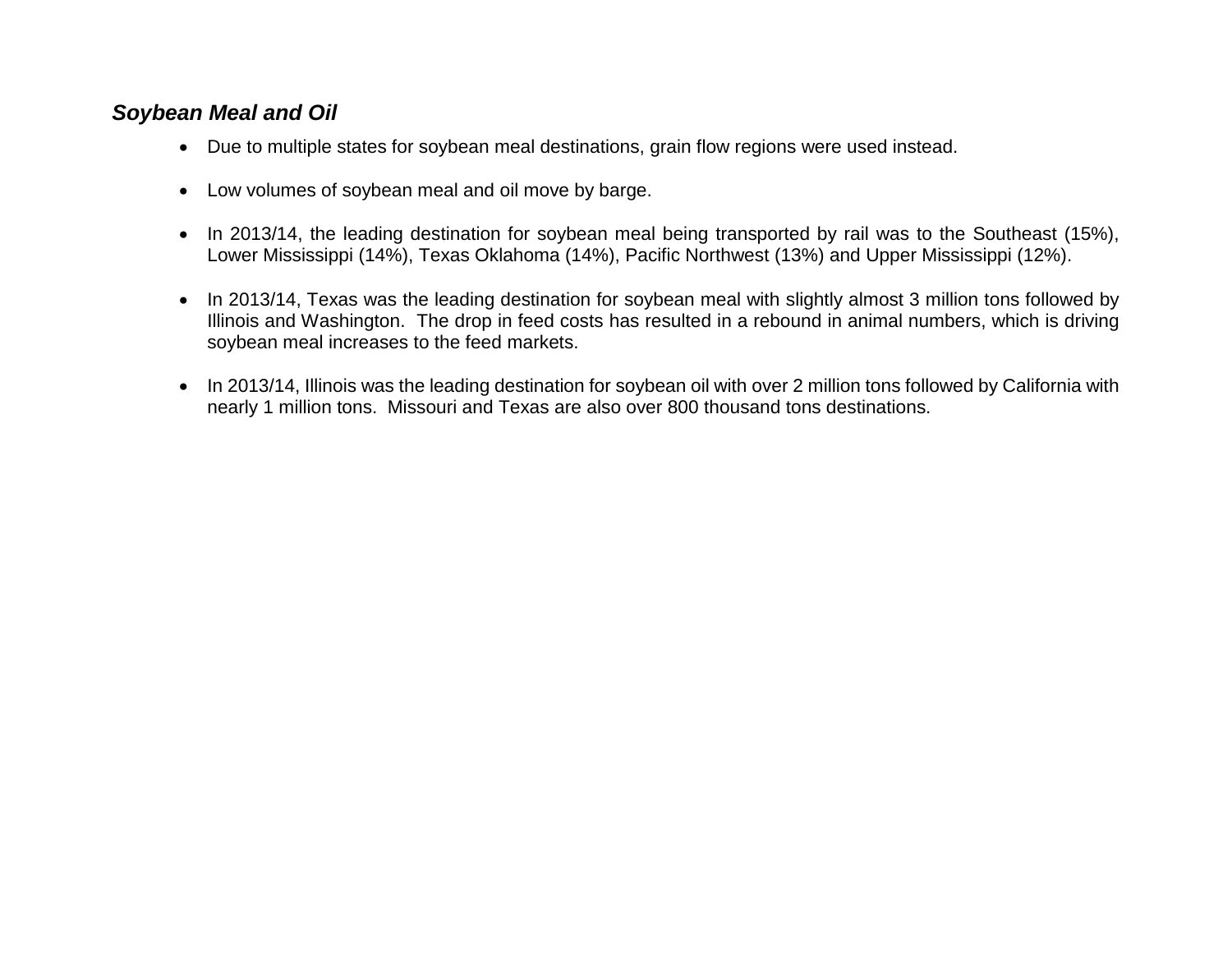

**Notes:** OIMK equals Ohio, Indiana, Michigan, and Kentucky

*Source: Informa, USDOT-STB*